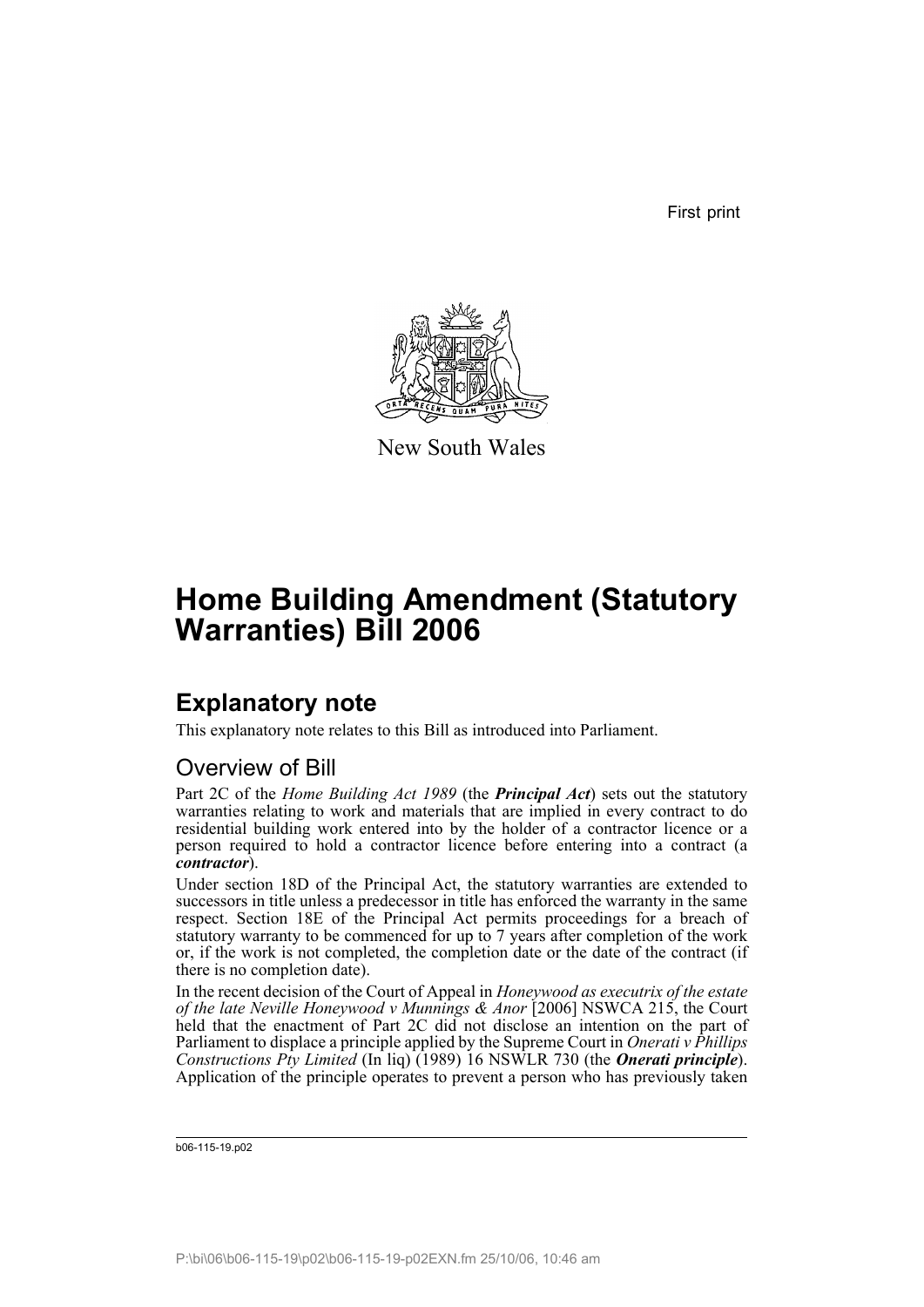Explanatory note

legal proceedings in the Consumer, Trader and Tenancy Tribunal or a court against a contractor for breach of a statutory warranty because of a deficiency in work or materials from bringing further proceedings for breach of warranty in respect of a different deficiency that existed at the time of completion of the work. The later proceedings cannot be brought even if the person was not aware of the deficiency concerned at the time of bringing the first proceedings—the deficiencies are treated as one composite breach of warranty.

The object of this Bill is to amend the Principal Act:

- (a) to displace the Onerati principle by enabling a person to bring proceedings to recover with respect to several but distinct deficiencies arising from breach of the same statutory warranty providing certain requirements are met, and
- (b) to clarify the effect of section 18D of the Act in relation to the entitlement of a successor in title to take the benefit of the statutory warranty of a predecessor in title.

It is intended that the proposed amendments will, without the need for specific provision, flow through to private insurers in the exercise of their rights of subrogation in proceedings to enforce statutory warranties of persons insured by them who are entitled to the benefit of the warranties.

## Outline of provisions

**Clause 1** sets out the name (also called the short title) of the proposed Act.

**Clause 2** provides for the commencement of the proposed Act on the date of assent to the Act.

**Clause 3** is a formal provision that gives effect to the amendments to the Principal Act.

**Clause 4** provides for the repeal of the proposed Act after the amendments made by the proposed Act have commenced. Once the amendments have commenced the proposed Act will be spent and section 30 of the *Interpretation Act 1987* provides that the repeal of an amending Act does not affect the amendments made by that Act.

### **Schedule 1 Amendments**

**Schedule 1 [3]** inserts section 18E (2) into the Principal Act to achieve the object of displacing the Onerati principle. It ensures that a person who has enforced a statutory warranty in proceedings in relation to a particular deficiency in work is not prevented from enforcing the same warranty in subsequent proceedings for deficiency of a different kind in the work if the deficiency the subject of the subsequent proceedings was in existence when the work to which the warranty relates was completed, the person did not know, and could not reasonably be expected to have known, of the existence of the deficiency at the conclusion of the earlier proceedings and the subsequent proceedings are brought within the period referred to in the section.

Explanatory note page 2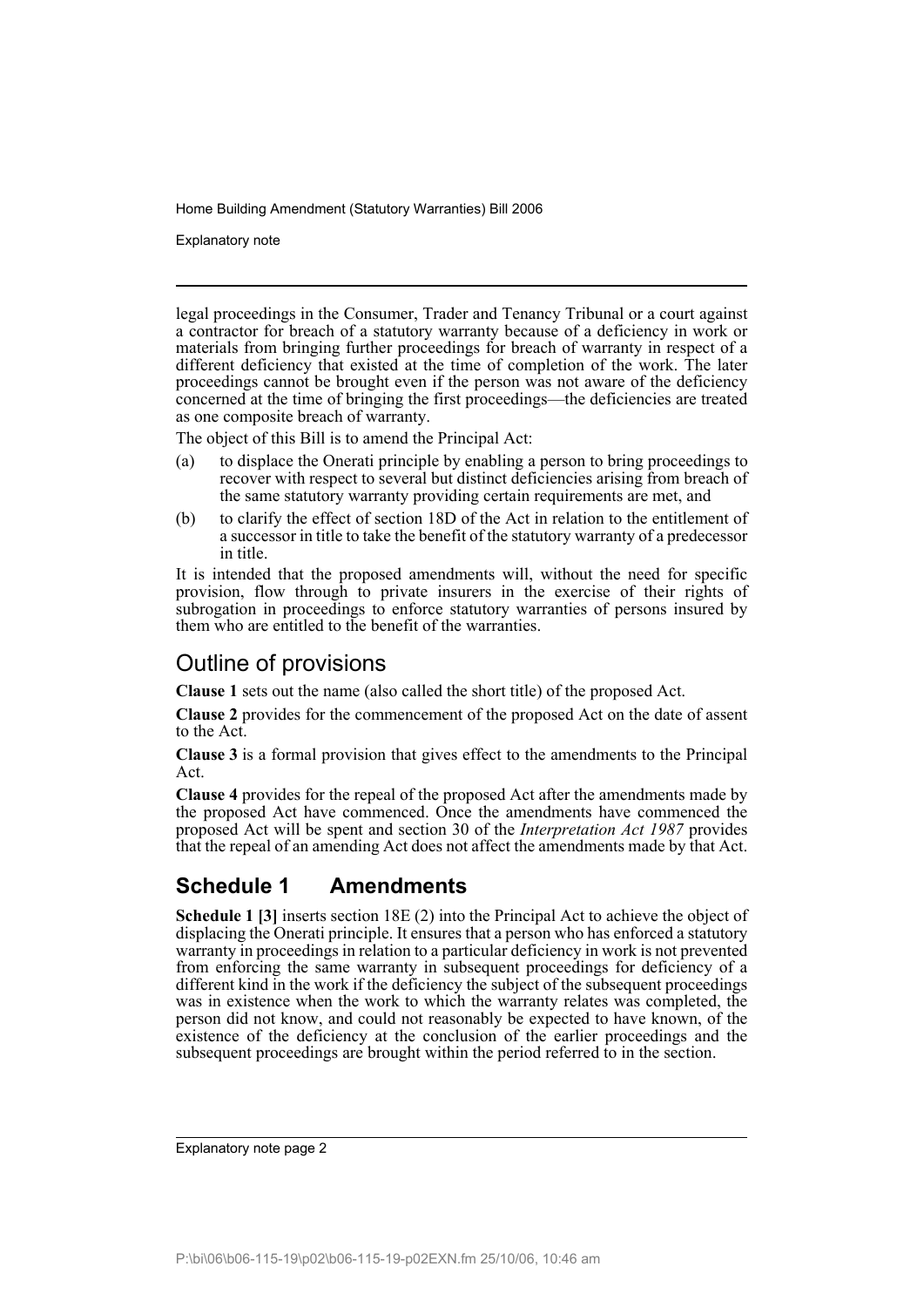Explanatory note

**Schedule 1 [1] and [2]** amend section 18D of the Principal Act to make it clear that the successor in title to a person entitled to the benefit of a statutory warranty is entitled to the same rights as the person's predecessor in title in respect of the statutory warranty but cannot enforce a statutory warranty in proceedings in relation to a deficiency in work or materials if the warranty has already been enforced in relation to that particular deficiency by the person's predecessor in title.

**Schedule 1 [4]** amends Schedule 4 to the Principal Act to enable the making of regulations of a savings and transitional nature.

**Schedule 1 [5]** inserts savings and transitional provisions. Part 2C as amended will apply to and in respect of proceedings to enforce a statutory warranty commenced after the commencement of the amendments that are subsequent to earlier proceedings to enforce the same warranty that were finally disposed of before that commencement.

It will also apply to or in respect of subsequent proceedings to enforce a statutory warranty commenced before that commencement that have not been heard.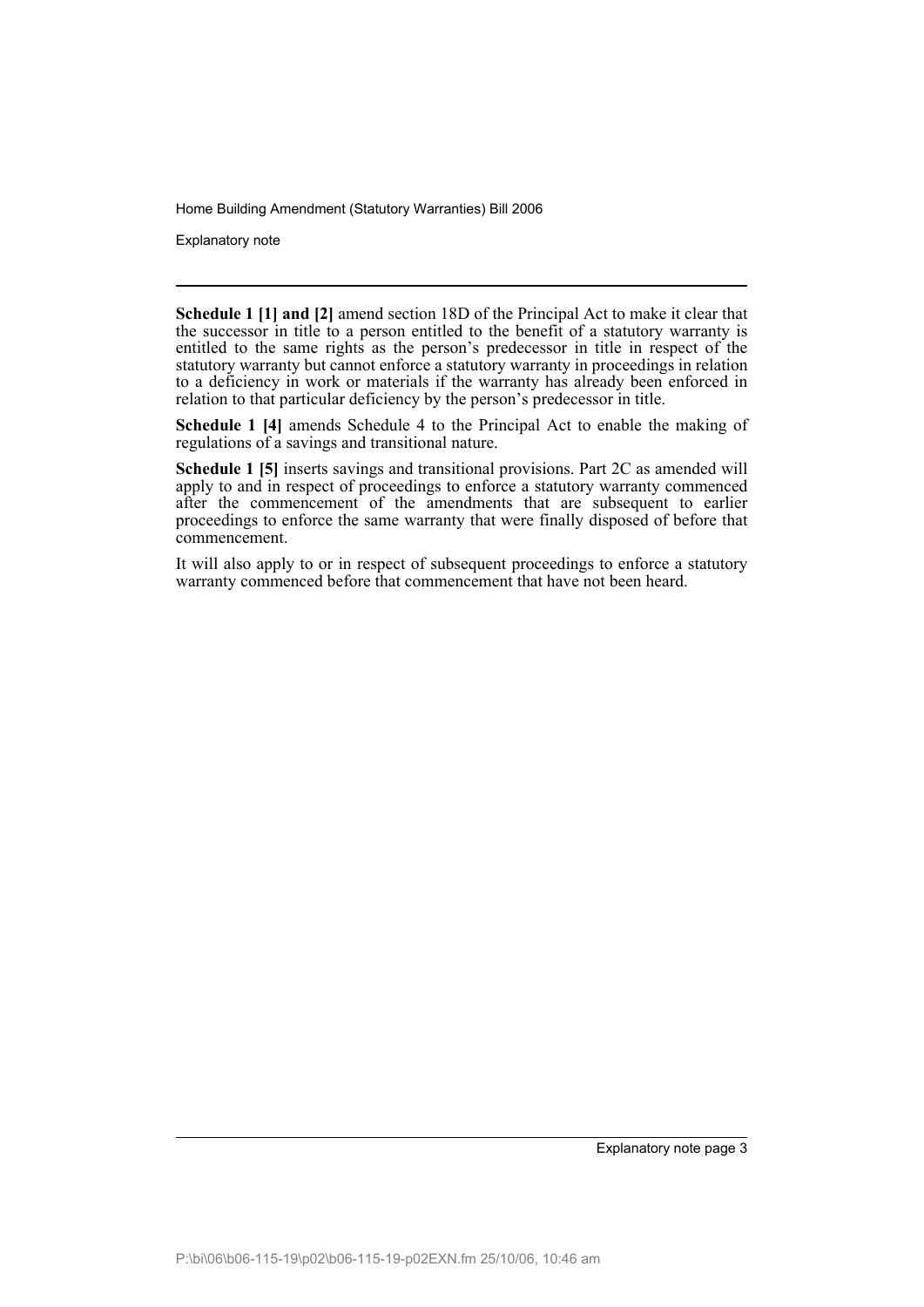Explanatory note

Explanatory note page 4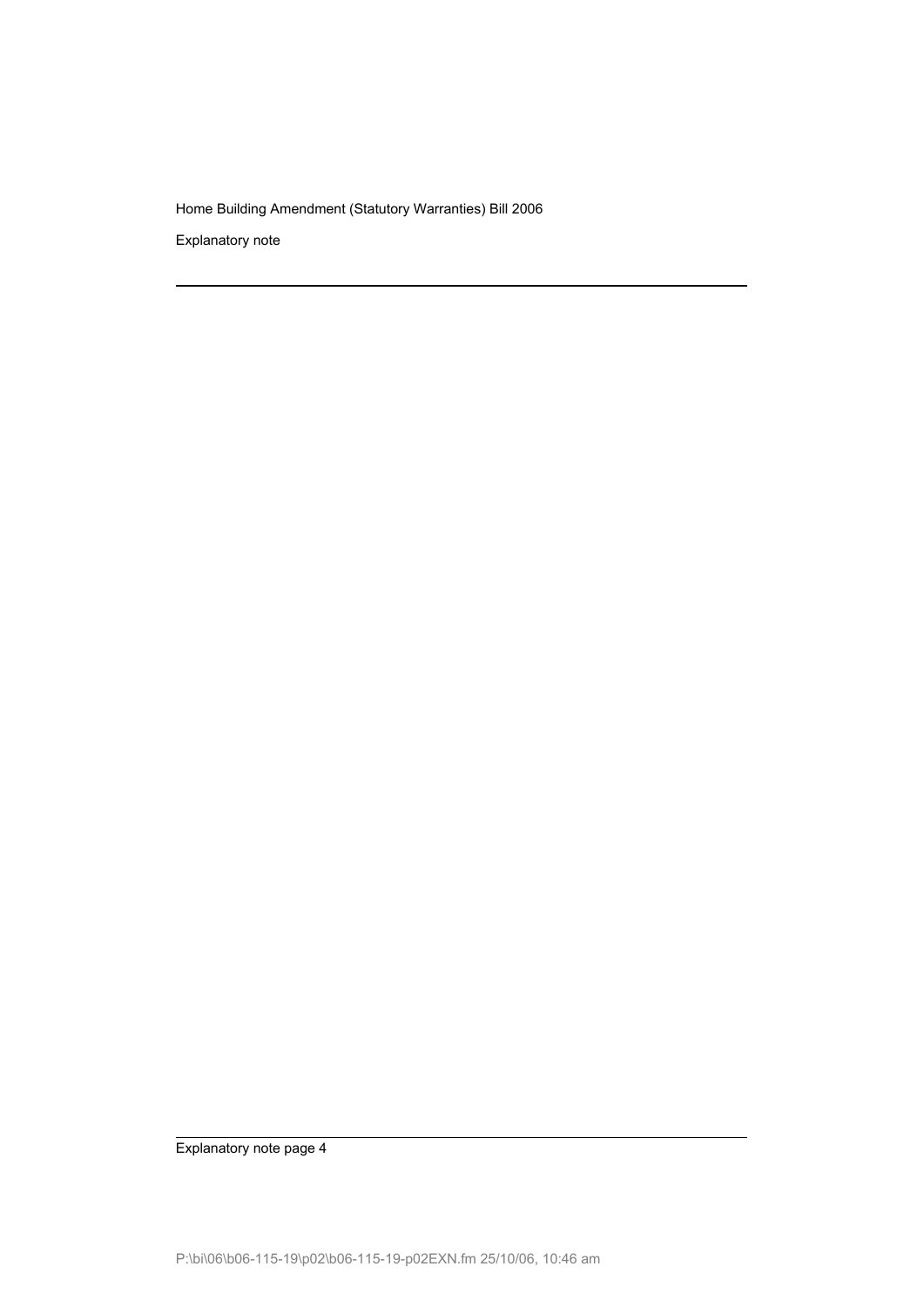First print



New South Wales

# **Home Building Amendment (Statutory Warranties) Bill 2006**

## **Contents**

|    |                                            | Page          |
|----|--------------------------------------------|---------------|
|    | Name of Act                                |               |
|    | Commencement                               | 2.            |
| 3. | Amendment of Home Building Act 1989 No 147 | $\mathcal{P}$ |
|    | Repeal of Act                              | $\mathcal{P}$ |
|    | Schedule 1 Amendments                      | 3             |

b06-115-19.p02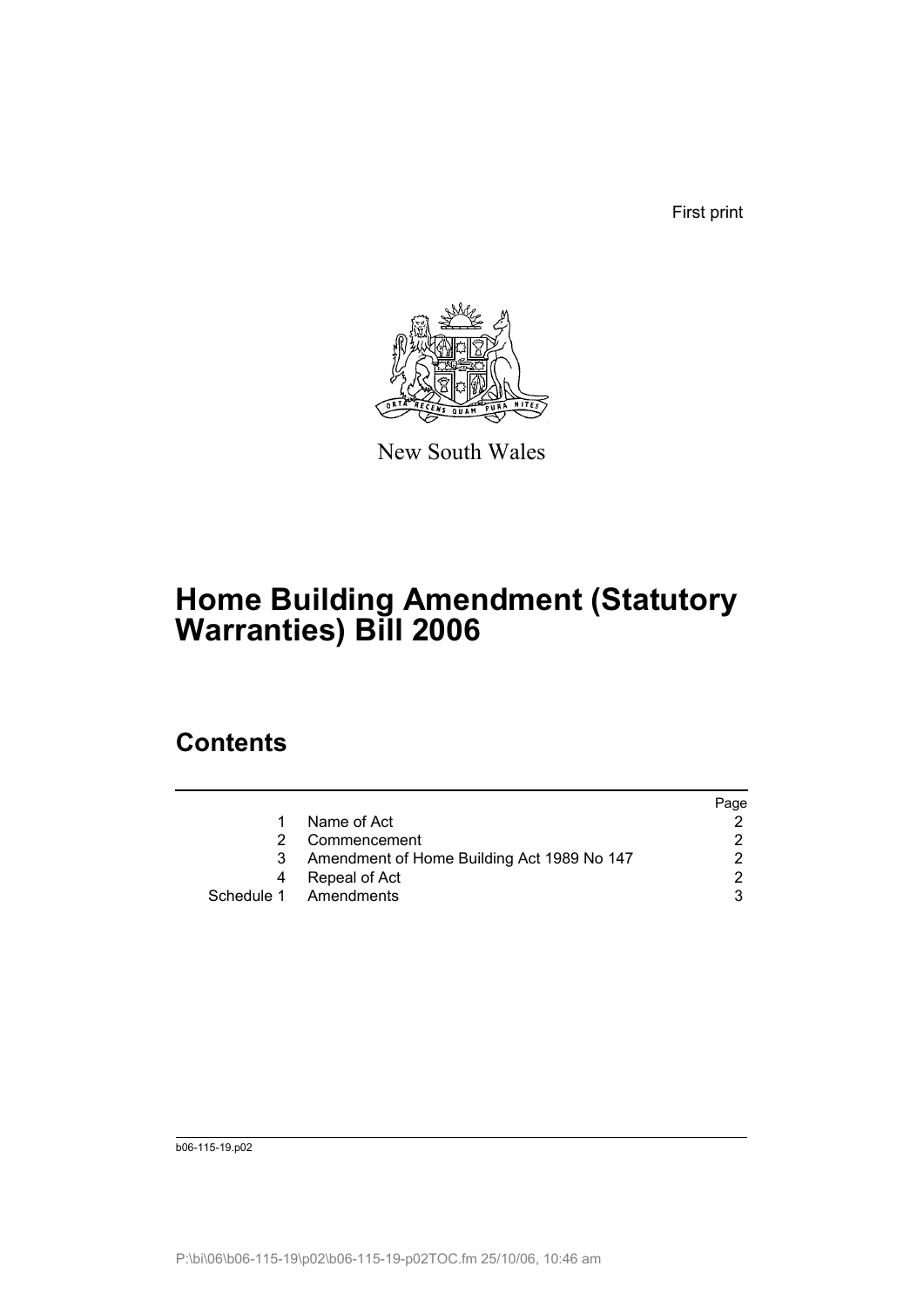Contents

Page

Contents page 2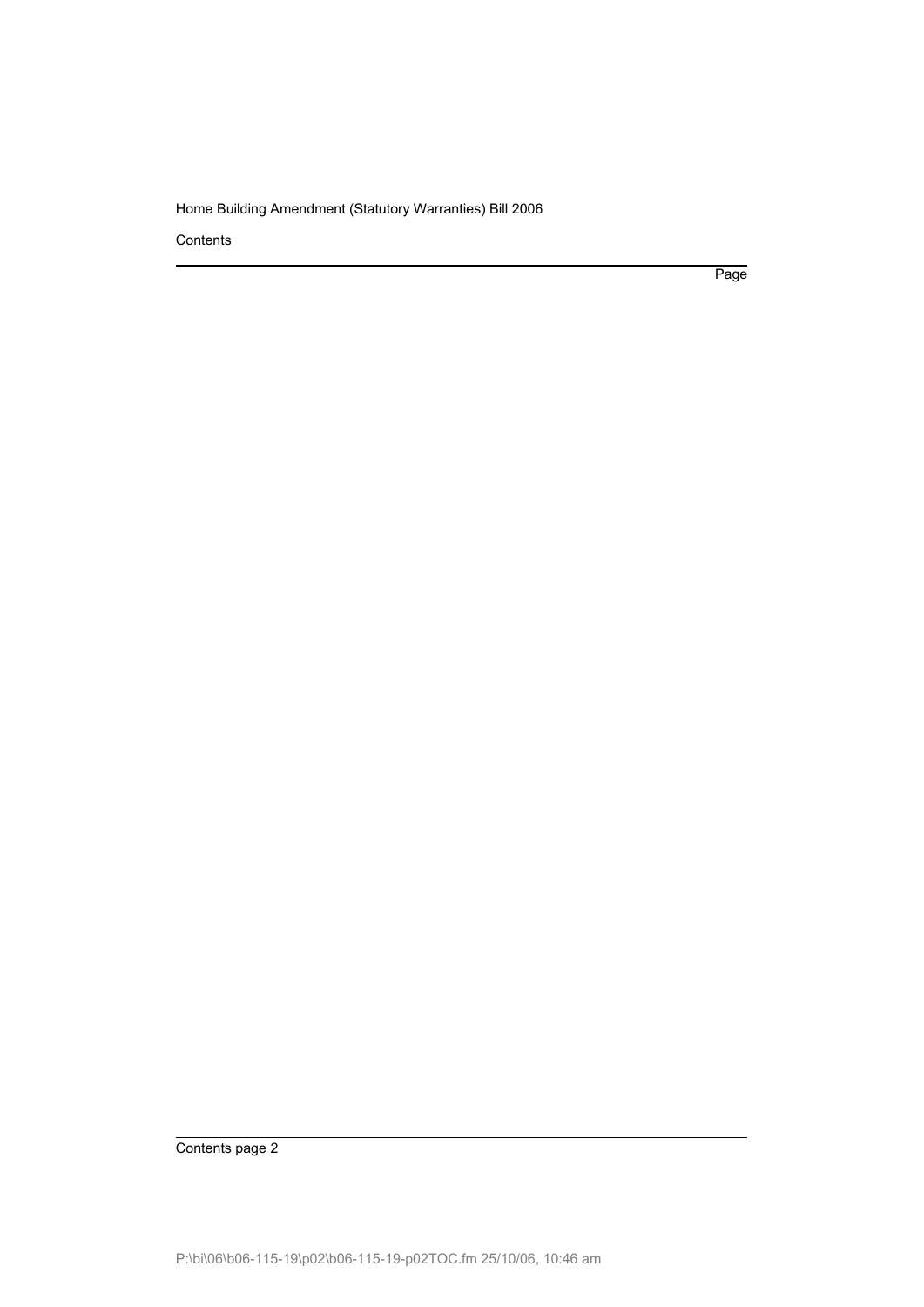

New South Wales

# **Home Building Amendment (Statutory Warranties) Bill 2006**

No , 2006

### **A Bill for**

An Act to amend the *Home Building Act 1989* with respect to proceedings to enforce statutory warranties with respect to residential building work; and for other purposes.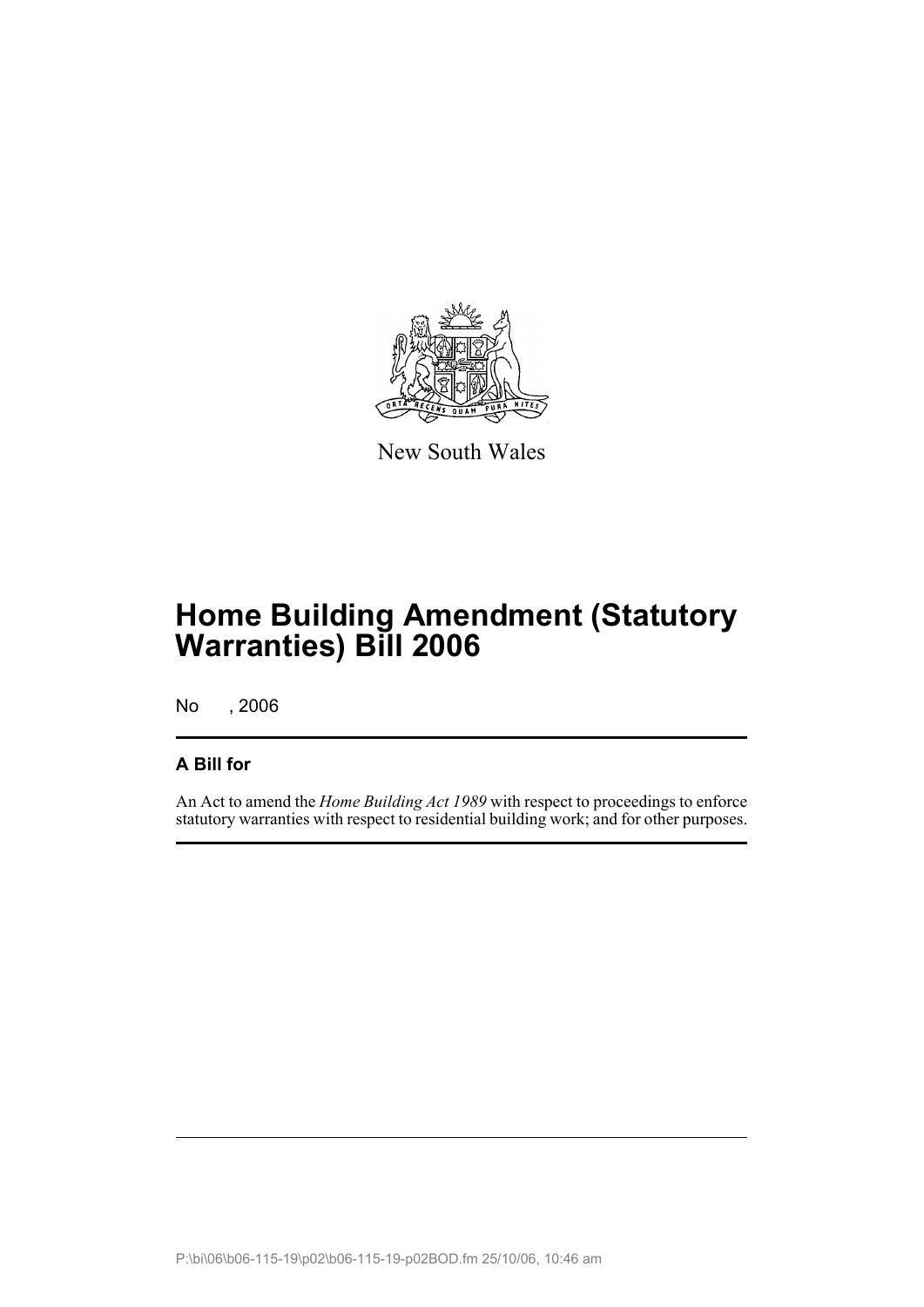|              |     | The Legislature of New South Wales enacts:                                                                                                                | 1              |
|--------------|-----|-----------------------------------------------------------------------------------------------------------------------------------------------------------|----------------|
| 1            |     | <b>Name of Act</b>                                                                                                                                        | $\overline{2}$ |
|              |     | This Act is the <i>Home Building Amendment (Statutory Warranties)</i><br>Act 2006.                                                                        | 3<br>4         |
| $\mathbf{2}$ |     | <b>Commencement</b>                                                                                                                                       | 5              |
|              |     | This Act commences on the date of assent to this Act.                                                                                                     | 6              |
| 3            |     | Amendment of Home Building Act 1989 No 147                                                                                                                | 7              |
|              |     | The <i>Home Building Act 1989</i> is amended as set out in Schedule 1.                                                                                    | 8              |
| 4            |     | <b>Repeal of Act</b>                                                                                                                                      | 9              |
|              | (1) | This Act is repealed on the day following the day on which this Act<br>commences.                                                                         | 10<br>11       |
|              | (2) | The repeal of this Act does not, because of the operation of section 30<br>of the <i>Interpretation Act 1987</i> , affect any amendment made by this Act. | 12<br>13       |
|              |     |                                                                                                                                                           |                |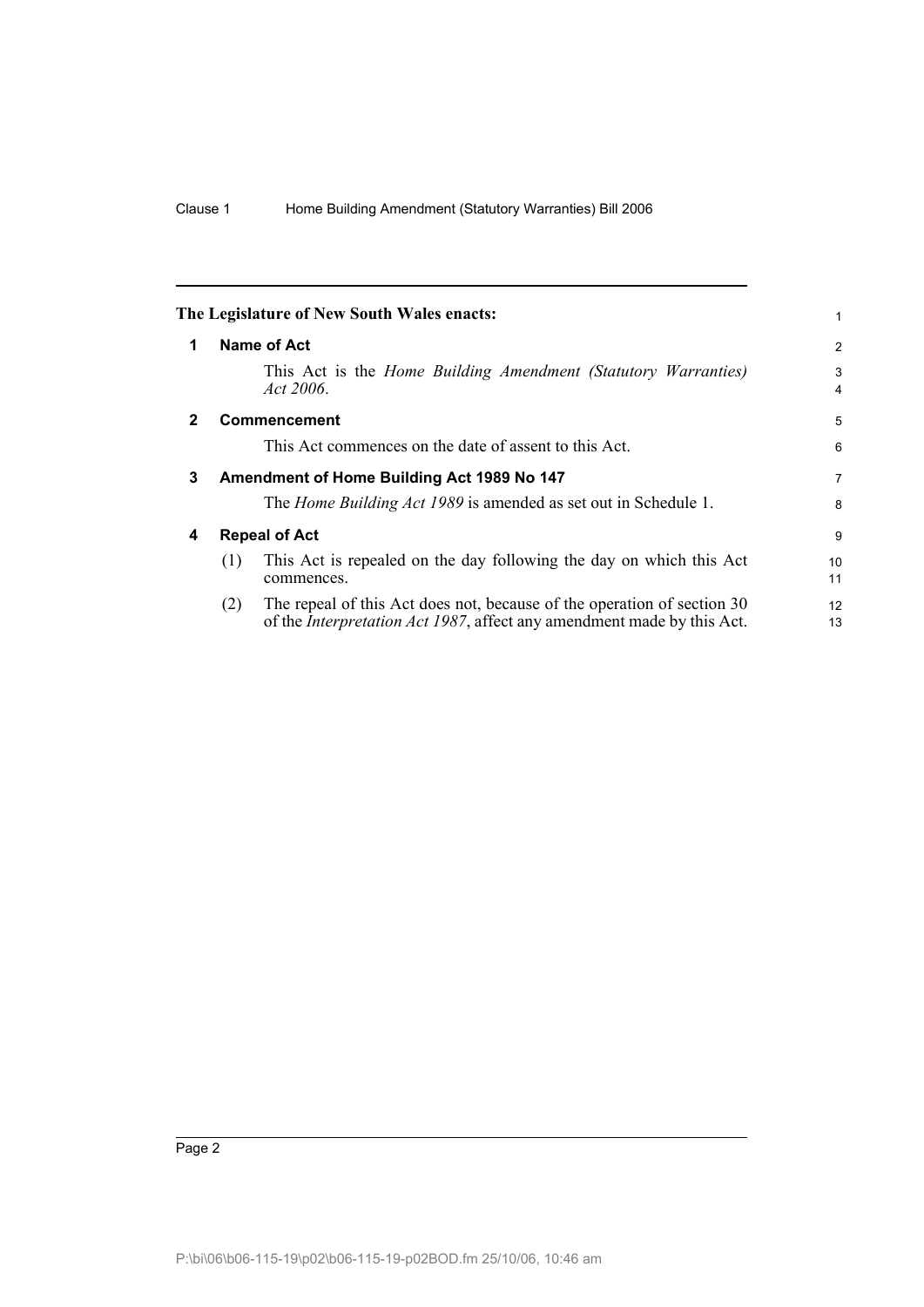Amendments Schedule 1

|       | <b>Schedule 1</b>                                                                                                 |                                                                                                                                                                                                                                                                                                                                                                                                            | Amendments                                                                                                                                                                                                                                                                                        | $\mathbf{1}$             |
|-------|-------------------------------------------------------------------------------------------------------------------|------------------------------------------------------------------------------------------------------------------------------------------------------------------------------------------------------------------------------------------------------------------------------------------------------------------------------------------------------------------------------------------------------------|---------------------------------------------------------------------------------------------------------------------------------------------------------------------------------------------------------------------------------------------------------------------------------------------------|--------------------------|
|       |                                                                                                                   |                                                                                                                                                                                                                                                                                                                                                                                                            | (Section 3)                                                                                                                                                                                                                                                                                       | $\overline{2}$           |
| [1]   | <b>Section 18D Extension of statutory warranties</b>                                                              |                                                                                                                                                                                                                                                                                                                                                                                                            |                                                                                                                                                                                                                                                                                                   |                          |
|       | Omit ", except for work and materials in respect of which the person's<br>predecessor has enforced the warranty". |                                                                                                                                                                                                                                                                                                                                                                                                            |                                                                                                                                                                                                                                                                                                   |                          |
| $[2]$ | <b>Section 18D (2)</b>                                                                                            |                                                                                                                                                                                                                                                                                                                                                                                                            |                                                                                                                                                                                                                                                                                                   |                          |
|       | Insert at the end of section 18D:                                                                                 |                                                                                                                                                                                                                                                                                                                                                                                                            |                                                                                                                                                                                                                                                                                                   |                          |
|       | (2)                                                                                                               |                                                                                                                                                                                                                                                                                                                                                                                                            | Subsection (1) does not give a successor in title any right to<br>enforce a statutory warranty in proceedings in relation to a<br>deficiency in work or materials if the warranty has already been<br>enforced in relation to that particular deficiency by the person's<br>predecessor in title. | 8<br>9<br>10<br>11<br>12 |
| $[3]$ | Section 18E Proceedings for breach of warranties                                                                  |                                                                                                                                                                                                                                                                                                                                                                                                            |                                                                                                                                                                                                                                                                                                   | 13                       |
|       | Insert at the end of the section:                                                                                 |                                                                                                                                                                                                                                                                                                                                                                                                            |                                                                                                                                                                                                                                                                                                   | 14                       |
|       | (2)                                                                                                               | The fact that a person entitled to the benefit of a statutory<br>warranty specified in paragraph $(a)$ , $(b)$ , $(c)$ , $(e)$ or $(f)$ of section<br>18B has enforced the warranty in proceedings in relation to a<br>particular deficiency in the work does not prevent the person<br>from enforcing the same warranty in subsequent proceedings for<br>a deficiency of a different kind in the work if: |                                                                                                                                                                                                                                                                                                   |                          |
|       |                                                                                                                   | (a)                                                                                                                                                                                                                                                                                                                                                                                                        | the deficiency the subject of the subsequent proceedings<br>was in existence when the work to which the warranty<br>relates was completed, and                                                                                                                                                    | 21<br>22<br>23           |
|       |                                                                                                                   | (b)                                                                                                                                                                                                                                                                                                                                                                                                        | the person did not know, and could not reasonably be<br>expected to have known, of the existence of the deficiency<br>at the conclusion of the earlier proceedings, and                                                                                                                           | 24<br>25<br>26           |
|       |                                                                                                                   | (c)                                                                                                                                                                                                                                                                                                                                                                                                        | the subsequent proceedings are brought within the period<br>referred to in subsection $(1)$ .                                                                                                                                                                                                     | 27<br>28                 |
| [4]   | <b>Schedule 4 Savings and transitional provisions</b>                                                             |                                                                                                                                                                                                                                                                                                                                                                                                            |                                                                                                                                                                                                                                                                                                   |                          |
|       | Insert at the end of clause $2(1)$ :                                                                              |                                                                                                                                                                                                                                                                                                                                                                                                            |                                                                                                                                                                                                                                                                                                   |                          |
|       | Home Building Amendment (Statutory Warranties) Act 2006                                                           |                                                                                                                                                                                                                                                                                                                                                                                                            |                                                                                                                                                                                                                                                                                                   |                          |

Page 3